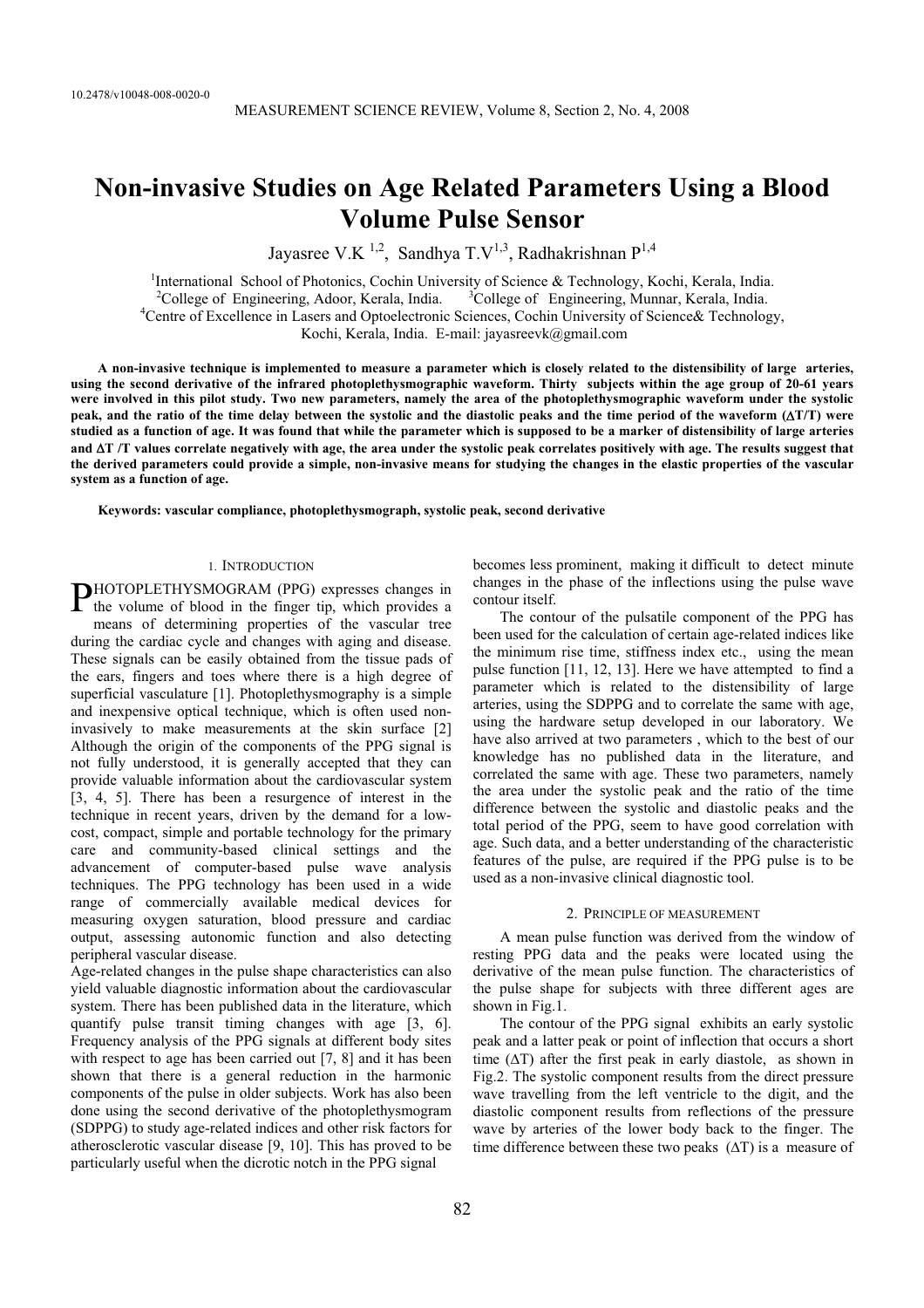

Fig.1 Mean pulse shape for subjects aged 21, 35 and 55 years.

the transit time between the subclavian artery and reflection sites and has been used to define a non-invasive measure of large artery stiffness [15, 16].

The set of measured pulses is optimized for contour similarity in order to minimise the effects of motion and damping artefacts normally present in such data. Also, normalization of the mean pulse function was performed for overall shape assessment and to get rid of variability due to heart rate differences [16]. From this ensemble, averaged mean pulse  $\Delta T$  was determined as the time between the first systolic peak and the early diastolic peak inflection point in the waveform. The peaks were located using the derivative of the mean pulse function. The systolic peak was identified as the first zero crossing and the subsequent negative zero crossing, or positive inflection nearest to zero determined the time of the diastolic peak or inflection occurrence. It is not necessary that in all the age groups the dicrotic notch be predominantly seen. In these cases the second peak is considered to be the point of inflection itself.

From the recording of the original PPG, sometimes there is a difficulty in detecting minute changes in the phase of the inflections . So, by double differentiating the PPG (SDPPG), a more accurate recognition of the inflection points and an easier interpretation of the original signal are possible.

The SDPPG is used as a means to accentuate and locate inflection points and a specific nomenclature has been adopted, such that the five sequential waves are designated as a, b, c, d, and e. [10]. To describe the SDPPG components quantitatively, the height of each wave was measured from the baseline, the value above the baseline being positive, and those under it negative. The a, b, c, d and e waves represent the initial positive, early negative, re-increasing, late redecreasing , and diastolic positive waves, respectively. The normalised mean pulse and its second derivative in the case of a 25 year old subject is shown in Fig.2. Absolute values for the height of the waves 'a'  $\&$  'b' were referred to as 'A'  $\&$ 'B', respectively[11].



Fig.2 Normalised mean pulse and its second derivative (SDPPG) of a 25 year old subject. The waveform of the SDPPG consists of four systolic waves (a, b, c and d waves) and one diastolic wave (e wave).

### 3. MATERIALS AND METHODS

#### *3.1 Measurement system*

A schematic of the recording system used is shown in Fig. 3. The PPG signals were recorded in the reflection mode with a self-designed probe (Velcro strap) and measurement setup [17]. The source used was a light emitting diode transmitting IR light at 940 nm and a photodiode was used as the detector. The bandwidth of the PPG amplifier was designed to be within 0.5 to 8 Hz, so as to eliminate low frequency baseline fluctuations as well as the high frequency noise. All the signals were recorded using a digital storage oscilloscope Tektronix ( TDS5104 B) and the sampling rate used was 500 Hz. All processing and post-processing were performed using MATLAB and Microcal Origin software.



Fig.3 Schematic diagram of the experimental setup.

# *3.2 Subjects*

A total of 30 subjects (14 female, 16 male) were involved in the study, with their ages ranging from 20 to 61 years . The demographic data of the subjects were as shown in Table 1. The inclusion criteria were: no clinically apparent arterial disease or physical abnormality, not observantly obese or on any medication. Each subject was informed about the details of the study and their verbal consent was taken before the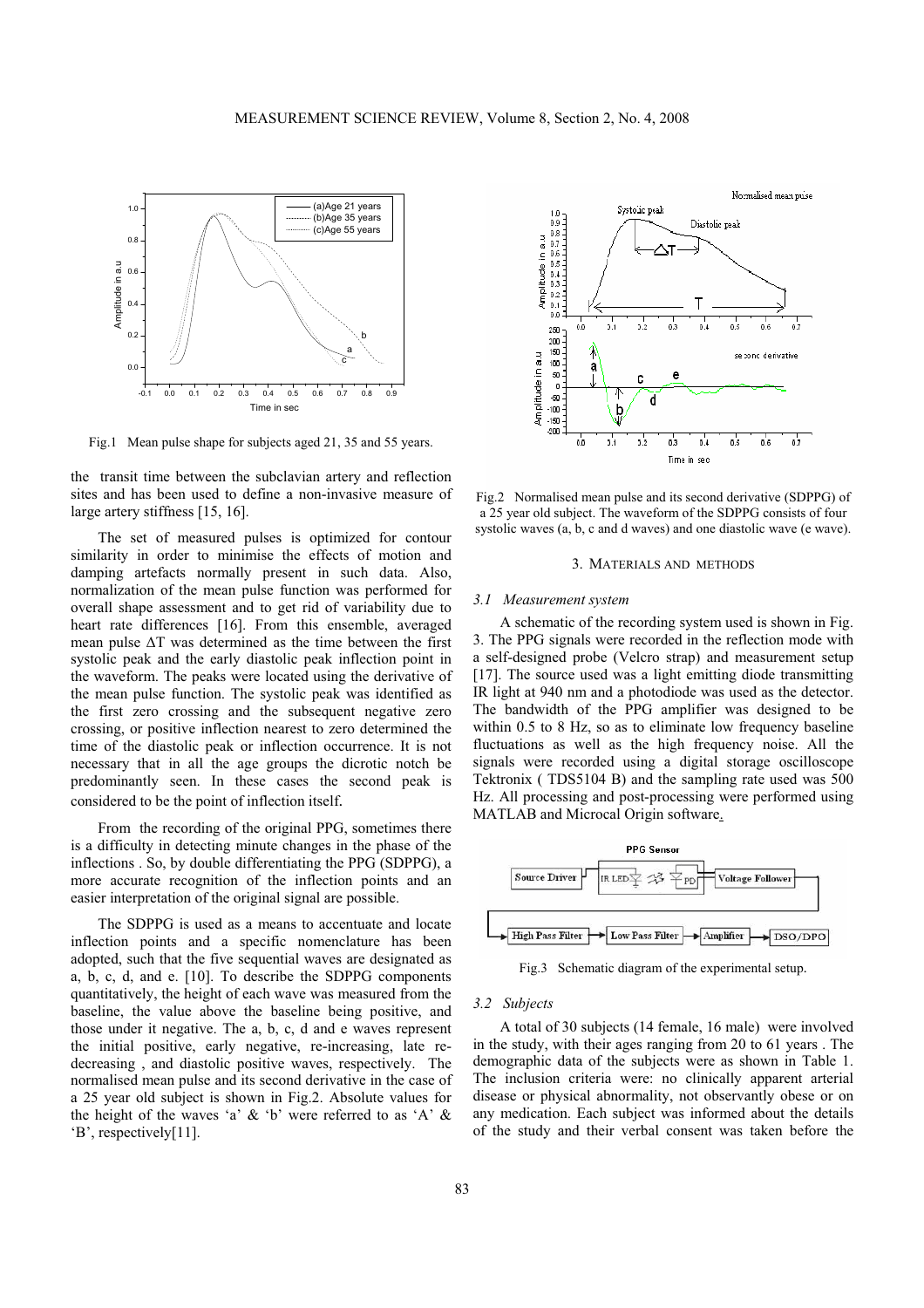recordings were made. Peripheral pulse measurements were recorded for 10 sec with the subject sitting on a chair and the arm positioned at heart level with the forearm resting on a table in a temperature controlled room  $(24\pm1.5^{\circ} \text{ C})$ . Care was taken to see that the effect of motion artefact was the lowest possible. The subjects were also asked not to undergo strenuous exercise, avoid consuming hot drinks or those containing caffeine, and refrain from smoking for 2 hours prior to recording. It was also ensured that the subjects were relaxed and breathing regularly and gently.

| <b>Parameter</b> | Mean $\pm SD$   |
|------------------|-----------------|
| Age(years)       | $34.87 + 11.65$ |
| Weight(kg)       | $55.9 + 7.844$  |
| Height(cm)       | $161.8 + 8.343$ |
| SBP(mmHg)        | $108.2 + 8.4$   |
| DBP(mmHg)        | $76.3 + 7.4$    |

Table 1 Demographic data of the subjects in this study

# *3.3 Method*

The PPG signals were recorded from the index finger of the right hand as there is evidence that differences between the age groups are more significant for the right hand compared to the left hand. A program was written in MATLAB to determine a mean pulse function from the window of resting PPG data, which was recorded over a period of 10 s. Out of the three indices that we studied, the parameter related to the distensibility of large arteries (B:A ratio) was derived from the SDPPG and the other two parameters, namely the area under the systolic peak and the ratio of the time difference between the systolic and diastolic peaks and the total period of the PPG from the normalised mean pulse of the original PPG.



Fig.4 Determination of area under the systolic peak.



Fig.5 Variation of area under the systolic peak with age.



Fig.7 Variation of  $\Delta T/T$  with ln(age).

The waveforms were analysed offline using MATLAB and Microcal Origin 7.0. Anomalous pulses due to movement or irregular breathing were eliminated from the analysis. Pulse shapes for normal healthy subjects were analysed. It is clearly seen from Fig.1 that the pulse contour exhibits changes in shape with respect to the systolic slope and the demarcation of the dicrotic notch. The ratio between  $\Delta T \& T$  for differently aged subjects was calculated from the normalised mean pulse. The area under the systolic peak was calculated as the area lying between the foot of the wave and the systolic peak, as shown by the shaded area in Fig.4. Fig.5 and Fig.6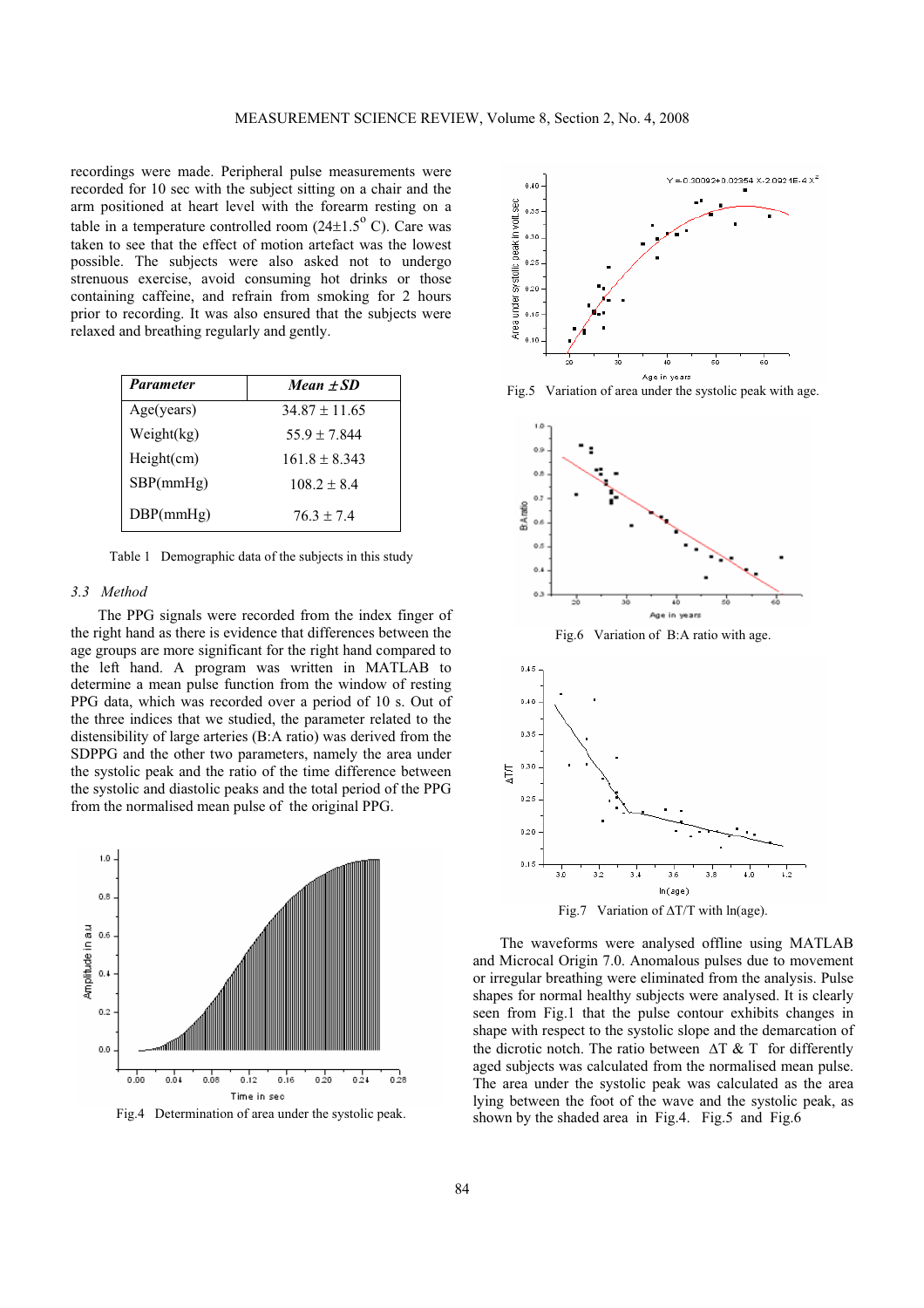show the variation of the area under the systolic peak, B:A ratio as a function of age, respectively. A plot of  $\Delta T/T$  vs. natural log of age is shown in Fig.7.

# 4. RESULTS AND DISCUSSION

The PPG signals for normal healthy subjects were analysed. In older subjects the dicrotic notch is less pronounced, which could be mainly attributed to age-related increases in pulse wave velocity [6,14]. The increase in pulse wave velocity is due to increased large artery stiffness with age resulting in a faster reflected wave augmenting the forward wave. Hence the value of  $'\Delta T'$  is found to decrease as age increases and  $\Delta T/T$  correlates negatively with age, with the slope for the age group 20 to 28 years being higher when compared to the age group 31 to 61 years. The variation in slope may be attributed to the stiffening of arteries and increase in stiffness index with age. Also, in older subjects it is difficult to locate the dicrotic notch, thereby increasing the uncertainty in timing measurements related to the reflected wave. Here, by making use of the SDPPG, delicate changes in the waves were emphasized and easily quantified by differentiating the original PPG signal with respect to time. The B:A ratio could be considered as a marker of distensibility of large arteries, and hence little affected by the reflection wave [18]. The area under the systolic peak is found to increase almost linearly up to the age of 31, and above that there is a slowing down in the rate of increase. The increase in the area under the systolic peak could be attributed to an increase in systolic stress and therefore increased systolic load resulting in part from systemic arterial stiffening. Stiffening of the arterial tree, whether due to aging, diabetes or other cardiovascular risk factors has important haemodynamic consequences and there is a strong correlation between aortic stiffness and the degree of coronary artery disease [19]. All the three parameters that we evaluated were derived from the PPG signals recorded, using the hardware setup indigenously developed in our laboratory.

# 5. CONCLUSION

Our analyses showed the overall trend of changes in pulse shape characteristics, with advancing age in a normal study population, using a cost-effective, self-designed hardware setup. In older subjects, the arteries are less distensible, resulting in a lower value of the B:A ratio. The three parameters that we have determined, can provide a simple non-invasive means for studying the changes in the elastic properties of the vascular system. The obtained results demonstrate that the overall effect of changes in arterial properties, such as relating to arterial stiffness, can be detected non-invasively from the finger tip by examining the mean pulse shape and the SDPPG characteristics. The present study is only a preliminary one and it is worth noting that there are some limitations to the present study as a wide range of age could not be covered. Further tests in a clinical environment

are necessary, to facilitate in evaluating subjects with hypertension , diabetes, etc. A detailed study with a larger number of subjects is currently under progress.

#### ACKNOWLEDGEMENT

The author JVK is thankful to the Institute for Human Resources Development, Trivandrum, for their sponsorship and the author STV is thankful to the Centre for Continuing Education, Trivandrum, for their sponsorship. The authors acknowledge the support extended by CELOS ( UGC- Govt . India).

# **REFERENCES**

- [1] Jago, J.R., A. Murray (1988). Repeatability of peripheral pulse measurements on ears, fingers and toes using photoelectric plethysmography. *Clin. Phys. Physiol. Meas.* 9, 319-329.
- [2] Murray, W.B., P.A. Foster (1996) The peripheral pulse wave: information overlooked*. J. Clin. Monit.* 12, 365- 377.
- [3] Allen, J., Murray, A. (2003). Age-related changes in the characteristics of the photoplethysmographic pulse shape at various body sites. *Physiol. Meas.* 24, 297-307.
- [4] Allen, J., Murray, A. (2002). Age-related changes in peripheral pulse timing characteristics at the ears, fingers and toes*. J . Hum. Hypertens.* 16, 711-717.
- [5] Allen, J. (2007). Photoplethysmography and its application in clinical physiological measurement. *Physiol. Meas.* 28, R1-R39.
- [6] Nitzan, M. Khanokh, B., Slovik, Y. (2002). The difference in pulse transit time to the toe and finger measured by photoplethysmography. *Physiol. Meas.* 23, 85-93.
- [7] Sherebrin, M.H, Sherebrin, R.Z. (1990). Frequency analysis of the peripheral pulse-wave detected in the finger with photoplethysmography. *IEEE Trans. Biomed. Eng.* 37, 313-317.
- [8] Oliva, I., Isper, J., Roztocil, K., Guttenbergerova, K. (1976). Fourier analysis of the pulse wave in obliterating arteriosclerosis. *VASA*, 5, 95-100.
- [9] Hashimoto, J., Watabe, D., Kimura, A., Takahashi, H., Ohkubo, T., Totsune, K., Imai, Y. (2005). Determinants of the second derivative of the finger photoplethysmogram and Brachial- Ankle pulse wave velocity: The Ohasama study. *Am. J. Hypertens.* 18, 477- 485.
- [10] Takazawa, K., Tanaka, N., Fujita, M., Matsuoka, O., Saiki, T., Aikawa, M., Tamura, S., Ibukiyama, C. (1998). Assessment of vasoactive agents and vascular aging by the second derivative of photoplethysmogram waveform*. Hypertension* 32, 365-370.
- [11] [11] Hashimoto, J., Chonan, K., Aoki, Y., Nishimura, T., Ohkubo, T., Hozawa, A., Suzuki, M.,